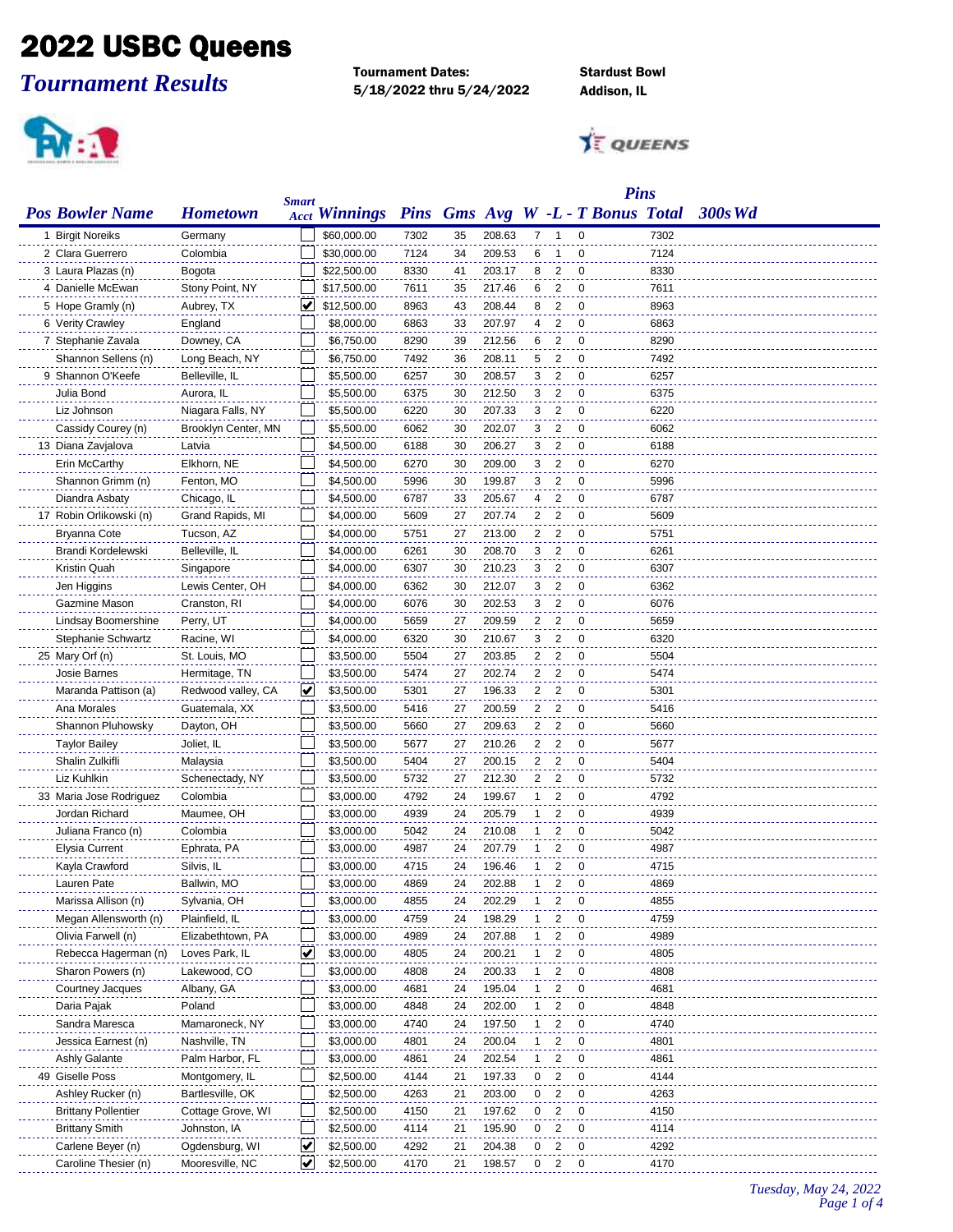|                                      |                                   |              |                                                 |              |          |                  |   |                | <b>Pins</b> |              |           |
|--------------------------------------|-----------------------------------|--------------|-------------------------------------------------|--------------|----------|------------------|---|----------------|-------------|--------------|-----------|
| <b>Pos Bowler Name</b>               | <b>Hometown</b>                   | <b>Smart</b> | Acct Winnings Pins Gms Avg W -L - T Bonus Total |              |          |                  |   |                |             |              | $300s$ Wd |
| 49 Cassandra Leuthold                | Lincoln, NE                       |              | \$2,500.00                                      | 4513         | 21       | 214.90           | 0 | 2              | 0           | 4513         |           |
| Emily Peterson (n)                   | West Fargo, ND                    |              | \$2,500.00                                      | 4237         | 21       | 201.76           | 0 | 2              | 0           | 4237         |           |
| Amanda Flood (n)                     | Brandon, FL                       |              | \$2,500.00                                      | 4299         | 21       | 204.71           | 0 | $\overline{c}$ | 0           | 4299         |           |
| <b>Haley Richard</b>                 | Tipton, MI                        |              | \$2,500.00                                      | 4137         | 21       | 197.00           | 0 | $\overline{2}$ | $\mathbf 0$ | 4137         |           |
| Katelyn Zwiefelhofer (a)             | Racine, WI                        |              | \$2,500.00                                      | 4158         | 21       | 198.00           | 0 | 2              | 0           | 4158         |           |
| <b>Kelly Kulick</b>                  | Union, NJ                         |              | \$2,500.00                                      | 4277         | 21       | 203.67           | 0 | $\overline{c}$ | 0           | 4277         |           |
| Maria Bulanova                       | Russia                            |              | \$2,500.00                                      | 4142         | 21       | 197.24           | 0 | 2              | 0           | 4142         |           |
| Sarah Gill                           | Fitchburg, MA                     |              | \$2,500.00                                      | 4104         | 21       | 195.43           | 0 | 2              | 0           | 4104         |           |
| Sydney Brummett                      | Fort Wayne, IN                    |              | \$2,500.00                                      | 4336         | 21       | 206.48           | 0 | 2              | 0           | 4336         |           |
| Dasha Kovalova                       | Ukraine                           |              | \$2,500.00                                      | 4599         | 21       | 219.00           | 0 | 2              | 0           | 4599         |           |
| 65 Kelly Zapf                        | Lakewood, CO                      |              | \$1,500.00                                      | 2979         | 15       | 198.60           |   |                |             | 2979         |           |
| 66 Elise Bolton                      | Merritt Island, FL                |              | \$1,500.00                                      | 2977         | 15       | 198.47           |   |                |             | 2977         |           |
| 67 Breanna Clemmer                   | Clover, SC                        |              | \$1,500.00                                      | 2976         | 15       | 198.40           |   |                |             | 2976         |           |
| 68 Estefania Cobo                    | Puerto Rico                       |              | \$1,500.00                                      | 2974         | 15       | 198.27           |   |                |             | 2974         |           |
| 69 Heather Melvin                    | Sioux Falls, SD                   |              | \$0.00                                          | 2971         | 15       | 198.07           |   |                |             | 2971         |           |
| 70 Emily Eckhoff (n)                 | Wheat Ridge, CO                   |              | \$0.00                                          | 2970         | 15       | 198.00           |   |                |             | 2970         |           |
| 71 Kara Mangiola                     | Spencerport, NY                   |              | \$0.00                                          | 2969         | 15       | 197.93           |   |                |             | 2969         |           |
| 72 Stefanie Johnson                  | McKinney, TX                      |              | \$0.00                                          | 2967         | 15       | 197.80           |   |                |             | 2967         |           |
| 73 Missy Parkin                      | San Clemente, CA                  |              | \$0.00                                          | 2962         | 15       | 197.47           |   |                |             | 2962         |           |
| 74 Taylor Bulthuis                   | New Port Richey, FL               |              | \$0.00                                          | 2958         | 15       | 197.20           |   |                |             | 2958         |           |
| Johanna Puentes (n)                  | Colombia                          |              | \$0.00                                          | 2958         | 15       | 197.20           |   |                |             | 2958         |           |
| 76 Maryssa Carey (n)                 | Hobart, IN                        |              | \$0.00                                          | 2953         | 15       | 196.87           |   |                |             | 2953         |           |
| 77 Abby Ragsdale                     | Aurora, IL                        |              | \$0.00                                          | 2947         | 15       | 196.47           |   |                |             | 2947         |           |
| Sofia Rodriguez Granda               | Guatemala                         |              | \$0.00                                          | 2947         | 15       | 196.47           |   |                |             | 2947         |           |
| 79 Heather Erdei                     | Omaha, NE                         |              | \$0.00                                          | 2945         | 15       | 196.33           |   |                |             | 2945         |           |
| 80 Jasmine Snell (n)                 | Papillion, NE                     |              | \$0.00                                          | 2942         | 15       | 196.13           |   |                |             | 2942         |           |
| 81 Chelsey Klingler                  | Grand Rapids, MI                  |              | \$0.00                                          | 2936         | 15       | 195.73           |   |                |             | 2936         |           |
| 82 Christine Gill                    | Troy, IL                          |              | \$0.00                                          | 2930         | 15       | 195.33           |   |                |             | 2930         |           |
| 83 Kasey Eaton (n)                   | Wyoming, MI                       |              | \$0.00                                          | 2929         | 15       | 195.27           |   |                |             | 2929         |           |
| 84 Kayla Pashina                     | Minnetonka, MN                    |              | \$0.00                                          | 2925         | 15       | 195.00           |   |                |             | 2925         |           |
| Jodi Woessner                        | Oregon, OH                        |              | \$0.00                                          | 2925         | 15       | 195.00           |   |                |             | 2925         |           |
| 86 Sandra Gongora                    | Mexico                            |              | \$0.00                                          | 2924         | 15       | 194.93           |   |                |             | 2924         |           |
| 87 Kaleena Henning-Shann Omaha, NE   |                                   |              | \$0.00                                          | 2923         | 15       | 194.87           |   |                |             | 2923         |           |
| 88 Rocio Restrepo                    | Uniontown, OH                     |              | \$0.00                                          | 2922         | 15       | 194.80           |   |                |             | 2922         |           |
| 89 Mallory Clark                     | Auburn, ME                        |              | \$0.00                                          | 2920         | 15       | 194.67           |   |                |             | 2920         |           |
| Olivia Komorowski                    | Oshkosh, WI                       |              | \$0.00                                          | 2920         | 15       | 194.67           |   |                |             | 2920         |           |
| 91 Eryn Jones                        | Greenfield, IN                    |              | \$0.00                                          | 2917         | 15       | 194.47           |   |                |             | 2917         |           |
| Zoriani Reyes                        | Bayamon, PR                       |              | \$0.00                                          | 2917         | 15       | 194.47           |   |                |             | 2917         |           |
| 93 Olivia Sandham                    | Saint Joseph, MO                  |              | \$0.00                                          | 2915         | 15       | 194.33<br>194.27 |   |                |             | 2915<br>2914 |           |
| 94 Katie Ann Sopp<br>95 Alexis Neuer | White Bear Lake, MN<br>Milton, PA |              | \$0.00<br>\$0.00                                | 2914<br>2909 | 15<br>15 | 193.93           |   |                |             | 2909         |           |
| 96 Ana Bolanos                       | Guatemala, XX                     |              | \$0.00                                          | 2904         | 15       | 193.60           |   |                |             | 2904         |           |
| 97 Serenity Quintero                 | Aurora, IL                        |              | \$0.00                                          | 2893         | 15       | 192.87           |   |                |             | 2893         |           |
| Heather D'Errico                     | Rochester, NY                     |              | \$0.00                                          | 2893         | 15       | 192.87           |   |                |             | 2893         |           |
| Danielle Knittle                     | State College, PA                 |              | \$0.00                                          | 2893         | 15       | 192.87           |   |                |             | 2893         |           |
| 100 Kirstin Foster (n)               | Pella, IA                         |              | \$0.00                                          | 2892         | 15       | 192.80           |   |                |             | 2892         |           |
| 101 Jennifer Hocurscak               | Orange, CT                        |              | \$0.00                                          | 2888         | 15       | 192.53           |   |                |             | 2888         |           |
| 102 Kristin Nieter (n)               | Homewood, IL                      |              | \$0.00                                          | 2887         | 15       | 192.47           |   |                |             | 2887         |           |
| 103 Karen Marcano                    | Venezuela                         |              | \$0.00                                          | 2886         | 15       | 192.40           |   |                |             | 2886         |           |
| Justyne Vukovich                     | New Stanton, PA                   |              | \$0.00                                          | 2886         | 15       | 192.40           |   |                |             | 2886         |           |
| 105 Kristie Leong (n)                | Daly City, CA                     |              | \$0.00                                          | 2883         | 15       | 192.20           |   |                |             | 2883         |           |
| 106 Brianna Andrew                   | Grand Rapids, MI                  |              | \$0.00                                          | 2882         | 15       | 192.13           |   |                |             | 2882         |           |
| 107 Summer Jasmin                    | Beckley, WV                       |              | \$0.00                                          | 2881         | 15       | 192.07           |   |                |             | 2881         |           |
| 108 Kaylene Bishop                   | Medical Lake, WA                  |              | \$0.00                                          | 2876         | 15       | 191.73           |   |                |             | 2876         |           |
| 109 Samantha Knight (n)              | Kalamazoo, MI                     |              | \$0.00                                          | 2875         | 15       | 191.67           |   |                |             | 2875         |           |
| 110 Denisyha Waller (a)              | Markham, IL                       |              | \$0.00                                          | 2869         | 15       | 191.27           |   |                |             | 2869         |           |
| 111 Haley Carroll                    | Williamsville, NY                 |              | \$0.00                                          | 2867         | 15       | 191.13           |   |                |             | 2867         |           |
| 112 Wendy Bartaire-Jimenez France    |                                   |              | \$0.00                                          | 2865         | 15       | 191.00           |   |                |             | 2865         |           |
| 113 Kerry Smith                      | New Holland, PA                   |              | \$0.00                                          | 2857         | 15       | 190.47           |   |                |             | 2857         |           |
| Melanie McDaniel                     | Joliet, IL                        |              | \$0.00                                          | 2857         | 15       | 190.47           |   |                |             | 2857         |           |
| 115 Jenny Wonders (n)                | Roscoe, IL                        |              | \$0.00                                          | 2856         | 15       | 190.40           |   |                |             | 2856         |           |
| 116 Nicole Kleutgen                  | Stevens Point, WI                 |              | \$0.00                                          | 2854         | 15       | 190.27           |   |                |             | 2854         |           |
| 117 Melissa Landers                  | Prairie Grove, AR                 |              | \$0.00                                          | 2852         | 15       | 190.13           |   |                |             | 2852         |           |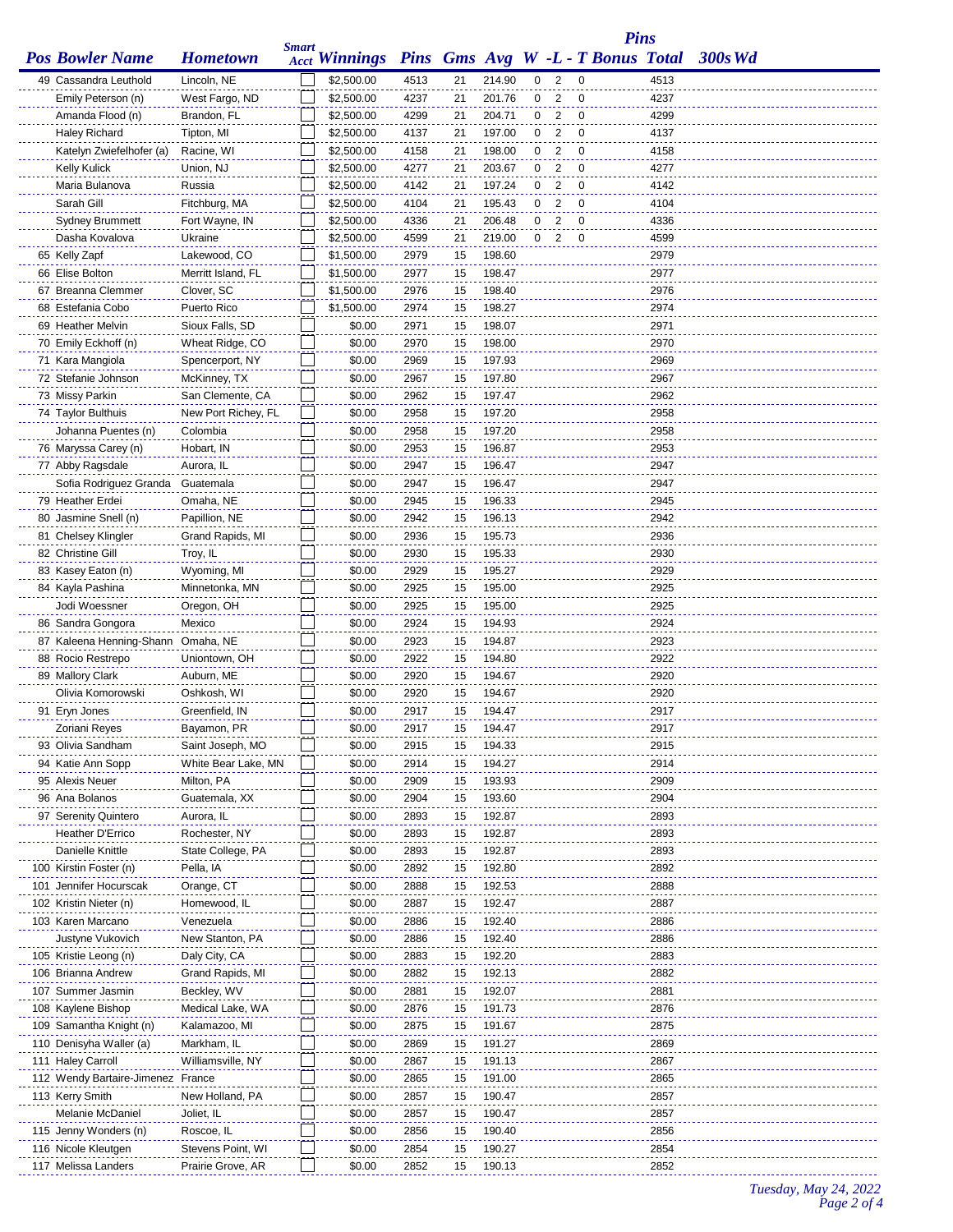|                                                                       |                              | <b>Smart</b> |                                                 |              |          |                  |  | <b>Pins</b>  |           |
|-----------------------------------------------------------------------|------------------------------|--------------|-------------------------------------------------|--------------|----------|------------------|--|--------------|-----------|
| <b>Pos Bowler Name</b>                                                | <b>Hometown</b>              |              | Acct Winnings Pins Gms Avg W -L - T Bonus Total |              |          |                  |  |              | $300s$ Wd |
| 118 Ashlyn Jamrog                                                     | Lacey, WA                    |              | \$0.00                                          | 2841         | 15       | 189.40           |  | 2841         |           |
| 119 Janis Birschbach                                                  | Fond du Lac, WI              |              | \$0.00                                          | 2831         | 15       | 188.73           |  | 2831         |           |
| 120 Kelsi Anderson                                                    | San Antonio, TX              |              | \$0.00                                          | 2830         | 15       | 188.67           |  | 2830         |           |
| 121 Sarah Sanes (n)                                                   | Murfreesboro, TN             |              | \$0.00                                          | 2829         | 15       | 188.60           |  | 2829         |           |
| 122 Felicia Wong                                                      | Canada                       |              | \$0.00                                          | 2828         | 15       | 188.53           |  | 2828         |           |
| 123 Madison Janack (n)                                                | Wichita, KS                  |              | \$0.00                                          | 2827         | 15       | 188.47           |  | 2827         |           |
| 124 Jennifer Russo                                                    | Monmouth Jc                  |              | \$0.00                                          | 2821         | 15       | 188.07           |  | 2821         |           |
| 125 Nichole Hiraoka (n)                                               | Daly City, CA                |              | \$0.00                                          | 2815         | 15       | 187.67           |  | 2815         |           |
| Pamela Perez Millan                                                   | Carolina, PR                 |              | \$0.00                                          | 2815         | 15       | 187.67           |  | 2815         |           |
| 127 Terysa Wojnar                                                     | New Lenox, IL                |              | \$0.00                                          | 2809         | 15       | 187.27           |  | 2809         |           |
| 128 Itzel Salayet                                                     | San Juan, PR                 |              | \$0.00                                          | 2806         | 15       | 187.07           |  | 2806         |           |
| 129 Sue Cabello                                                       | Rockford, IL                 |              | \$0.00                                          | 2804         | 15       | 186.93           |  | 2804         |           |
| 130 Bailey Gipson                                                     | Davison, MI                  |              | \$0.00                                          | 2791         | 15       | 186.07           |  | 2791         |           |
| 131 Juliana Botero                                                    | Colombia                     |              | \$0.00                                          | 2783         | 15       | 185.53           |  | 2783         |           |
| 132 Victoria Giardina                                                 | Shelby Twp, MI               |              | \$0.00                                          | 2777         | 15       | 185.13           |  | 2777         |           |
| 133 Capri Howard                                                      | Lynwood, IL                  |              | \$0.00                                          | 2773         | 15       | 184.87           |  | 2773         |           |
| 134 Jenica Baron                                                      | Barrington, IL               |              | \$0.00                                          | 2760         | 15       | 184.00           |  | 2760         |           |
| 135 Maria Kreke (n)                                                   | Manchester, MO               |              | \$0.00                                          | 2756         | 15       | 183.73           |  | 2756         |           |
| 136 Mari Gallegos (n)                                                 | Chicago, IL                  |              | \$0.00                                          | 2755         | 15       | 183.67           |  | 2755         |           |
| 137 Edith Quintanilla                                                 | San Salvador, XX             |              | \$0.00                                          | 2754         | 15       | 183.60           |  | 2754         |           |
| 138 Sierra Kanemoto (n)                                               | Dayton, OH                   |              | \$0.00                                          | 2752         | 15       | 183.47           |  | 2752         |           |
| 139 Sandra Toole (n)                                                  | Galesburg, MI                |              | \$0.00                                          | 2750         | 15       | 183.33           |  | 2750         |           |
| 140 Taishaye Naranjo                                                  | Lake Wales, FL               |              | \$0.00                                          | 2746         | 15       | 183.07           |  | 2746         |           |
| 141 Jill Moore (n)                                                    | Elizabethtown, PA            |              | \$0.00                                          | 2745         | 15       | 183.00           |  | 2745         |           |
| 142 Courtney Ermisch                                                  | Big Bend, WI                 |              | \$0.00                                          | 2744         | 15       | 182.93           |  | 2744         |           |
| 143 Shawna Strause (n)                                                | Tucson, AZ                   |              | \$0.00                                          | 2740         | 15       | 182.67           |  | 2740         |           |
| 144 Kayla Bandy                                                       | Wichita, KS                  |              | \$0.00                                          | 2736         | 15       | 182.40           |  | 2736         |           |
| 145 Amber MacLeod (n)                                                 | Brick, NJ                    |              | \$0.00                                          | 2735         | 15       | 182.33           |  | 2735         |           |
| 146 Ashlee Gonzales-Webb                                              | Quantico, VA                 |              | \$0.00                                          | 2734         | 15       | 182.27           |  | 2734         |           |
| 147 Britney Brown                                                     | Norman, OK                   |              | \$0.00                                          | 2731         | 15       | 182.07           |  | 2731         |           |
| 148 Gabriella VanHorn                                                 | Lansing, MI                  |              | \$0.00<br>\$0.00                                | 2723         | 15       | 181.53<br>181.40 |  | 2723<br>2721 |           |
| 149 Bailey Palmer (n)<br>150 Laura Barrios                            | Ottumwa, IA<br>Guatemala, XX |              | \$0.00                                          | 2721<br>2717 | 15<br>15 | 181.13           |  | 2717         |           |
| 151 Lisa Timm                                                         | Auburn, IL                   |              | \$0.00                                          | 2714         | 15       | 180.93           |  | 2714         |           |
| 152 Chelsea Raymond                                                   | St Albans, VT                |              | \$0.00                                          | 2708         | 15       | 180.53           |  | 2708         |           |
| 153 Megan Ashley (n)                                                  | Parma, OH                    |              | \$0.00                                          | 2707         | 15       | 180.47           |  | 2707         |           |
| 154 Emma Grace Dockery (n Kent, OH                                    |                              |              | \$0.00                                          | 2703         | 15       | 180.20           |  | 2703         |           |
| 155 Farrand Schneider (a)                                             | Essexville, MI               |              | \$0.00                                          | 2700         | 15       | 180.00           |  | 2700         |           |
| 156 Laura Stone                                                       | Bloomington, IL              |              | \$0.00                                          | 2695         | 15       | 179.67           |  | 2695         |           |
| 157 Kayla Smith (n)                                                   | Salem, IL                    |              | \$0.00                                          | 2689         | 15       | 179.27           |  | 2689         |           |
| 158 Lara Clevenger (n)                                                | Edgewater, FL                |              | \$0.00                                          | 2681         | 15       | 178.73           |  | 2681         |           |
| 159 Jackie Kosier (n)                                                 | Sylvania, OH                 |              | \$0.00                                          | 2679         | 15       | 178.60           |  | 2679         |           |
| 160 Sarah Smith                                                       | Van Meter, IA                |              | \$0.00                                          | 2671         | 15       | 178.07           |  | 2671         |           |
| 161 Melissa Kammerer                                                  | Staten Island, NY            |              | \$0.00                                          | 2667         | 15       | 177.80           |  | 2667         |           |
| Jennifer Dovers (n)                                                   | Sierra Vista, AZ             |              | \$0.00                                          | 2667         | 15       | 177.80           |  | 2667         |           |
| 163 Barbara Batt (a)                                                  | Jacksonville, FL             |              | \$0.00                                          | 2666         | 15       | 177.73           |  | 2666         |           |
| 164 Stephanie Dennis                                                  | Kingston, MO                 |              | \$0.00                                          | 2665         | 15       | 177.67           |  | 2665         |           |
| Jen Medon (n)                                                         | Darien, IL                   |              | \$0.00                                          | 2665         | 15       | 177.67           |  | 2665         |           |
| 166 Roberta Vann (n)                                                  | Downey, CA                   |              | \$0.00                                          | 2662         | 15       | 177.47           |  | 2662         |           |
| 167 Julie Oczepek                                                     | Vassar, MI                   |              | \$0.00                                          | 2657         | 15       | 177.13           |  | 2657         |           |
| 168 Hayley Dann                                                       | Dayton, OH                   |              | \$0.00                                          | 2651         | 15       | 176.73           |  | 2651         |           |
| 169 Claudia Barrios (n)                                               | Guatemala                    |              | \$0.00                                          | 2646         | 15       | 176.40           |  | 2646         |           |
| 170 Jennifer DeGroodt                                                 | North Little Rock, AR        |              | \$0.00                                          | 2641         | 15       | 176.07           |  | 2641         |           |
| 171 Tina LaCroix                                                      | Southampton, MA              |              | \$0.00                                          | 2633         | 15       | 175.53           |  | 2633         |           |
| 172 Danielle Beeck                                                    | Frankfort, IL                |              | \$0.00                                          | 2624         | 15       | 174.93           |  | 2624         |           |
| 173 Kendall Leahy                                                     | Carol Stream, IL             |              | \$0.00                                          | 2621         | 15       | 174.73           |  | 2621         |           |
| 174 Amanda Sparr (n)                                                  | Lake Villa, IL               |              | \$0.00                                          | 2618         | 15       | 174.53           |  | 2618         |           |
| 175 Olivia Wallace                                                    | Jackson, MI                  |              | \$0.00                                          | 2613         | 15       | 174.20           |  | 2613         |           |
| 176 Daniela Gonzalez                                                  | Riyadh, FL                   |              | \$0.00                                          | 2605         | 15       | 173.67           |  | 2605         |           |
| 177 Mei Yuan Miller (n)                                               | Millington, TN               |              | \$0.00<br>\$0.00                                | 2604         | 15       | 173.60           |  | 2604<br>2599 |           |
| 178 Alexis Carter<br>179 Stephanie DellaBernarda Vernon Rockville, CT | Valparaiso, IN               |              | \$0.00                                          | 2599<br>2598 | 15<br>15 | 173.27<br>173.20 |  | 2598         |           |
| 180 Katie Bishop (a)                                                  | Westland, MI                 |              | \$0.00                                          | 2587         | 15       | 172.47           |  | 2587         |           |
|                                                                       |                              |              |                                                 |              |          |                  |  |              |           |